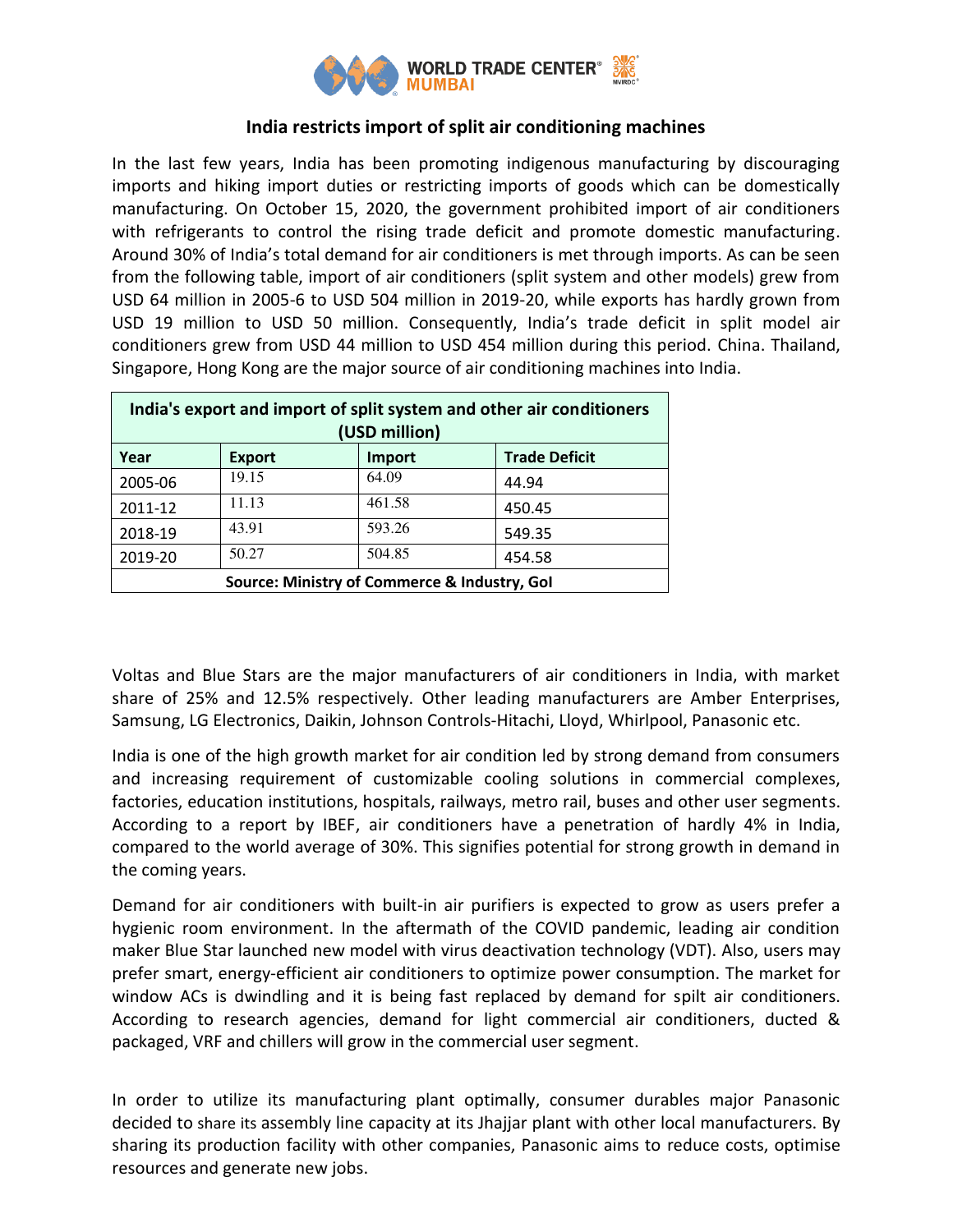

It is expected that the government's move to restrict import of split system air conditioning machines will discourage imports from Thailand, from where air conditioning machines can be imported on concessional terms under ASEAN free trade agreement.

#### **Notifications**

### **PIB**

Market access for agro commodities trade between India and Bhutan

<https://pib.gov.in/PressReleseDetail.aspx?PRID=1664901>

India one of the largest manufacturers and exporters of generic medicines in the world: Minister

<https://pib.gov.in/PressReleseDetail.aspx?PRID=1664643>

India's Foreign Trade September 2020

<https://pib.gov.in/PressReleseDetail.aspx?PRID=1664831>

National Authority for recycling of ships

<https://pib.gov.in/PressReleseDetail.aspx?PRID=1664703>

Daily Bulletin on COVID 19

<https://pib.gov.in/PressReleseDetail.aspx?PRID=1664844>

## **DGFT**

#### Amendment in export of alcohol based sanitisers

[https://content.dgft.gov.in/Website/dgftprod/9b7cc415-9145-4593-bff0-](https://content.dgft.gov.in/Website/dgftprod/9b7cc415-9145-4593-bff0-8ca65dfdde16/Noti%2040%20Eng.pdf) [8ca65dfdde16/Noti%2040%20Eng.pdf](https://content.dgft.gov.in/Website/dgftprod/9b7cc415-9145-4593-bff0-8ca65dfdde16/Noti%2040%20Eng.pdf)

Import of air conditioners with refrigerants is prohibited

[https://content.dgft.gov.in/Website/dgftprod/8a2e38de-63aa-4e9e-9765](https://content.dgft.gov.in/Website/dgftprod/8a2e38de-63aa-4e9e-9765-eaaf78b5ba1b/Ink%20singed%20notification%20no.41%20dated%2015.10.2020%20scaned%20PDF%20English.pdf) [eaaf78b5ba1b/Ink%20singed%20notification%20no.41%20dated%2015.10.2020%20scaned%20PDF%20](https://content.dgft.gov.in/Website/dgftprod/8a2e38de-63aa-4e9e-9765-eaaf78b5ba1b/Ink%20singed%20notification%20no.41%20dated%2015.10.2020%20scaned%20PDF%20English.pdf) [English.pdf](https://content.dgft.gov.in/Website/dgftprod/8a2e38de-63aa-4e9e-9765-eaaf78b5ba1b/Ink%20singed%20notification%20no.41%20dated%2015.10.2020%20scaned%20PDF%20English.pdf)